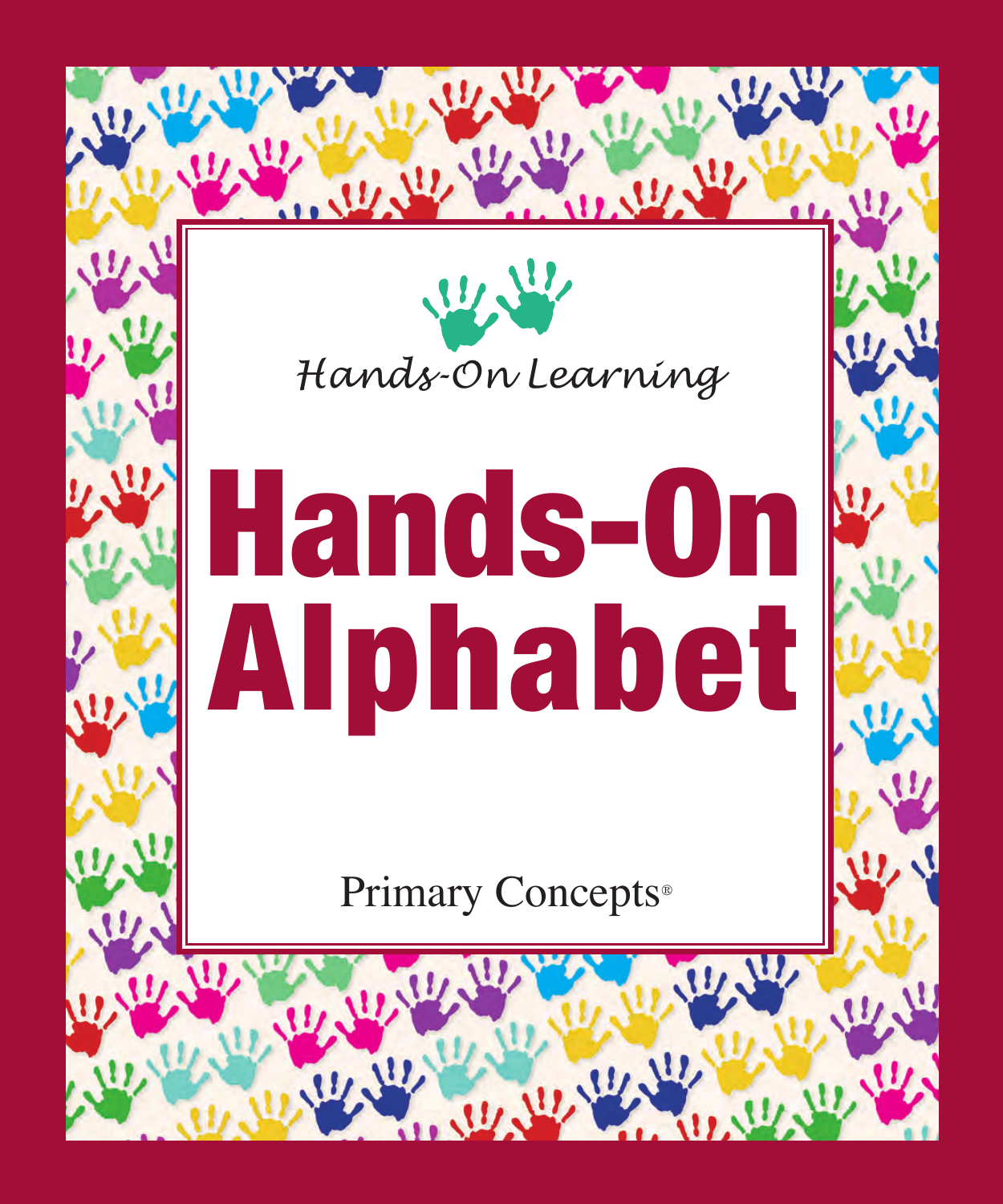#### **A Note to the Teacher**

Primary Concepts' Hands-On Alphabet Kit contains the following materials:

- Alphabet Objects
- Basket
- Sorting Cups
- Letter Stickers
- Letter Cards
- Alphabet Sequence Strips
- Fill-in-the-Blanks Strips

The centerpiece of the kit is a large bag of miniatures with an array of objects for each letter in the alphabet. Primary Concepts has been collecting miniature objects for use in the classroom since 1984. Teachers have learned to depend on Primary Concepts to provide the most appealing, realistic miniatures for many different content areas, including the alphabet. But keeping supplies of these small miniatures is no easy task. Occasionally a miniature is temporarily out of stock and a substitute is provided.

> ©2008 Primary Concepts P.O. Box 10043 Berkeley, CA 94709 www.primaryconcepts.com

> > All rights reserved.

Primary Concepts grants teachers permission to print or photocopy or project the reproducible pages from this book for classroom use. Permission is limited to the teacher who downloaded the file. One copy may be stored on a hard drive or retrieval system, but no other part of this publication may be reproduced or transmitted in any form or by any means, electronic, mechanical photocopying, recording, or otherwise, without the prior written consent of the publisher.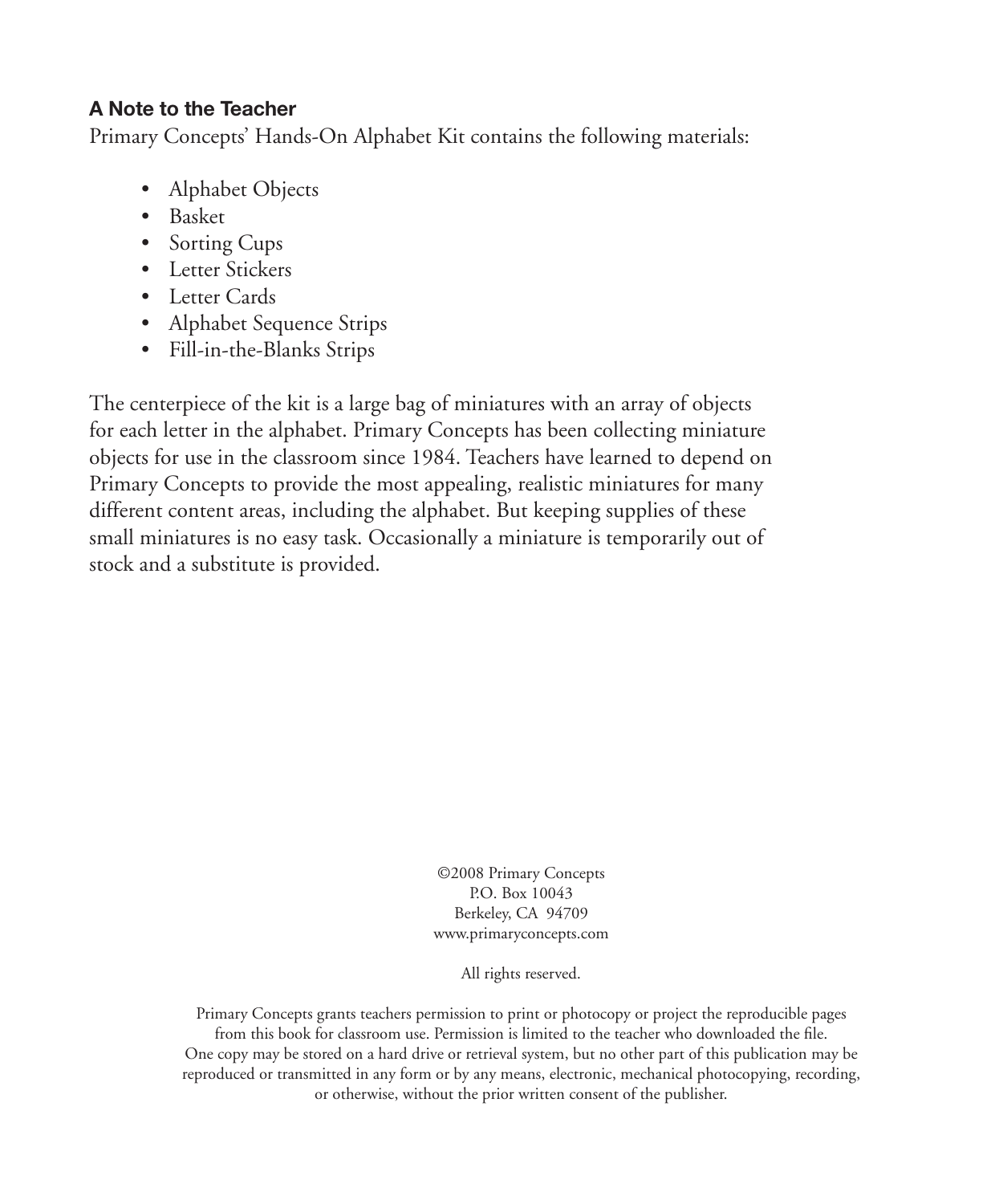# Hands-On Alphabet

Children love learning about letters and sounds when they work hands-on with moveable letter cards and engaging life-like miniatures. It is much more fun than completing workbook pages. In addition to their appeal, objects make the meaning of the words clearer and less abstract for young children. Hands-on activities are the most natural way for young children to learn about their world.

The focus of Hands-On Alphabet is basic alphabet knowledge. Children learn to

- match letter shapes and orientations
- name all the letters of the alphabet, both uppercase and lowercase
- put letters in alphabetical order
- isolate beginning sounds in words
- sort objects by initial sounds
- identify letters that represent sounds
- say the sounds that letters represent

## **Getting Started**

Here are some things you need to do before using the Hands-On Alphabet activities.

- Cut up the Letter Cards into two sets of 26 uppercase and 26 lowercase letters.
- Cut the Alphabet Sequence Strips into rows of uppercase and lowercase letters.
- Cut the Fill-in-the-Blanks Strips into rows of uppercase and lowercase letters.
- Put uppercase and lowercase stickers on 26 cups so you have one cup for each letter of the alphabet.
- Place the objects in the basket. As you do so, familiarize yourself with the objects and the words they represent.

## **Using the Activities**

Work with a small group of three to four children at a time. The activities are sequenced such that each activity is dependent on mastery of the previous skill. After you have introduced each activity, let children practice the skill. Assess mastery before you move on to the next activity.

For some students, activities will be a review of skills. For others, the skills will be completely new. You will need to vary the presentation of each activity depending on the group's skill level. For students who have had more experience with letters and sounds, you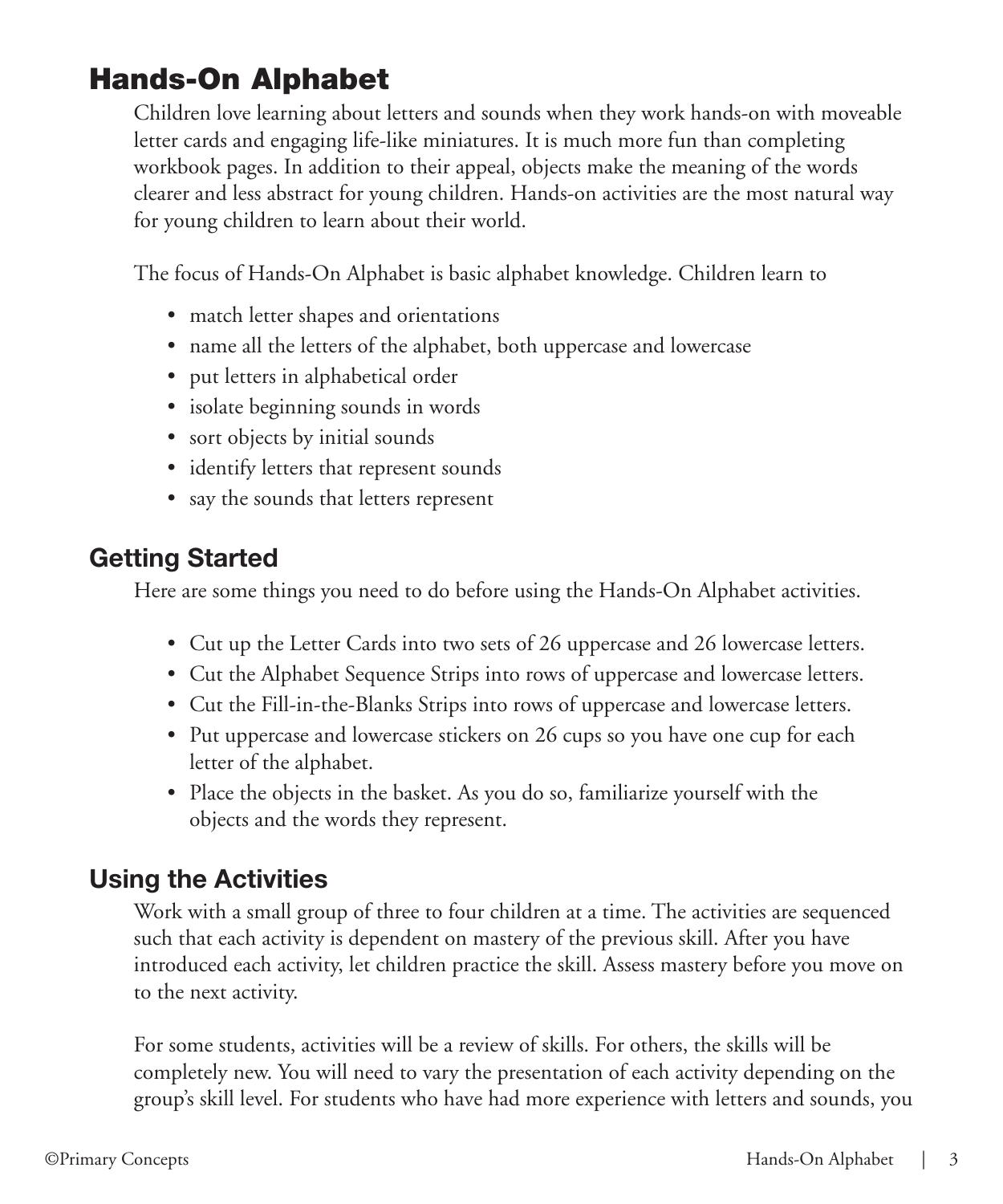can work with all 26 letters and sounds at one time; however, you may want to spend more time reviewing the letters and sounds the group has the most difficulty mastering. For children new to a concept, all 26 letters and sounds will be too many. Instead introduce only two or three letters at a time, slowly replacing mastered letters with new letters.

The Alphabet Objects chosen for this kit were carefully selected to help children isolate initial sounds in words. None of the words for the objects begins with a consonant blend or digraph. In addition, each letter is represented by only one sound—the sound each letter most frequently represents. For vowels, this is the short vowel sound (e.g., *a* as in *ants*, *e* as in *elk*, *i* as in *infant*, *o* as in *octopus*, and *u* as in *umbrella*). For consonants *c* and *g*, it is the hard sound (e.g., as in *cap* and *goose*) rather than the soft sound (e.g., as in *city* and *gem*). *Xx* is a special case. For *x*, most objects have the sound at the end of the word because so few words begin with *Xx*.

## **Hands-On Assessment**

Before presenting the activities in this guide, assess the skills children have already mastered. The following Hands-On Assessment activities offer authentic performance assessments for each skill set.

#### **Matching Letters**

Put the lowercase Alphabet Sequence Strips in order. Set out the lowercase Letter Cards *f, j, m, q, r,* and *v*. The Letter Cards can vary in orientation (upside down or sideways). Invite a child to place each card on top of the matching letter on the Alphabet Sequence Strip. Students who are adept at matching letters can skip Activities 1 and 2.

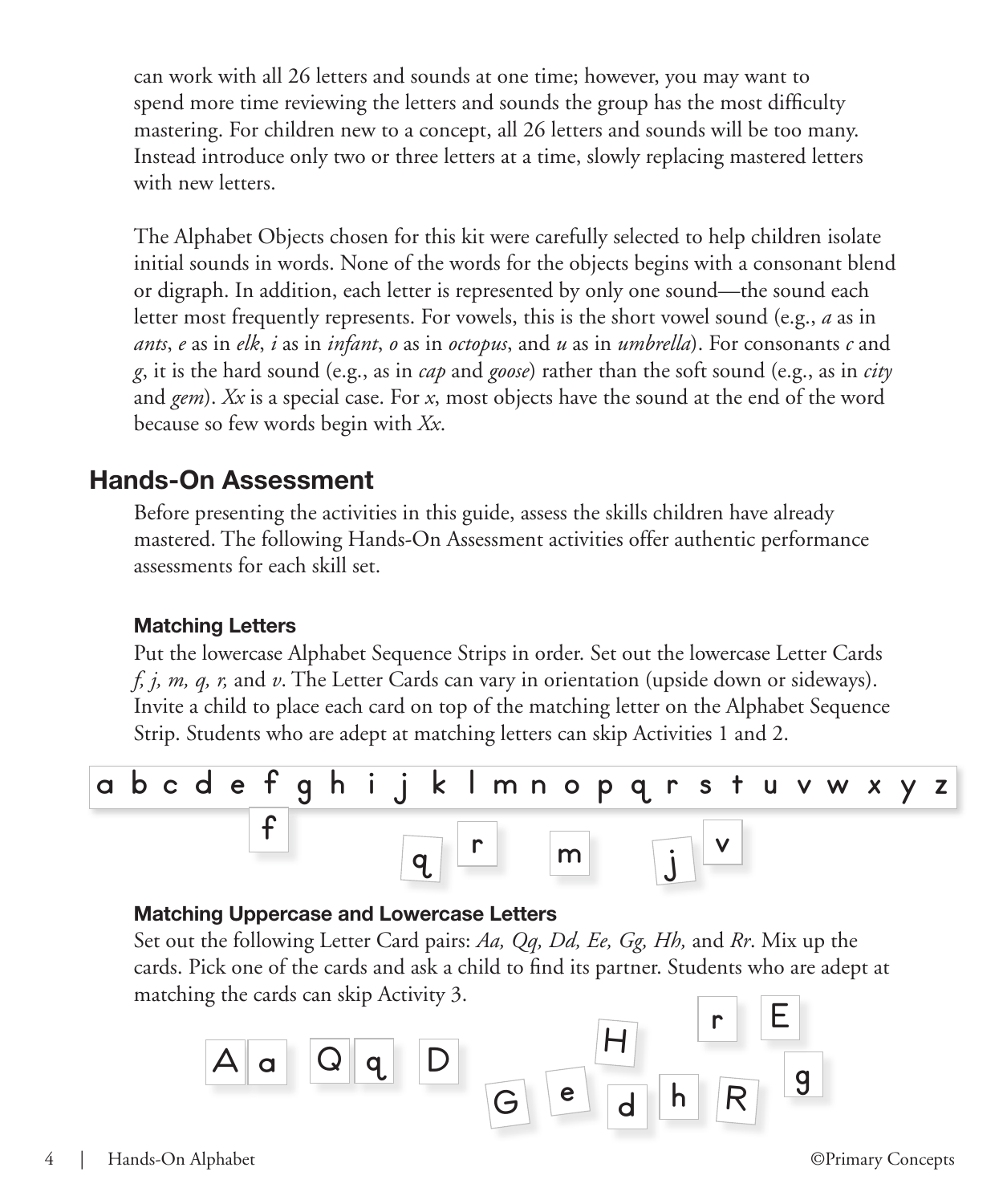#### **Naming Letters**

Display the Alphabet Sequence Strips. Point to a letter and have a child name it. Note whether the child knows most, all, or very few of the letter names. Students who are adept at naming letters can skip Activity 4.

#### **Naming Alphabetical Order**

Display the Fill-in-the-Blanks Strips. Point to a missing letter and ask a child to name it. Note whether the child can name the letters of the alphabet in order. Students who are adept at identifying missing letters in the alphabet can skip Activity 5.

#### **Isolating Initial Sounds in Words**

Use the set of Alphabet Objects. Display an object and ask a child to say just the beginning sound in the word. Students who are adept at this skill can skip Activity 6.

#### **Connecting Letters and Sounds**

Set out the lowercase Alphabet Sequence Strips in alphabetical order and the basket of Alphabet Objects. Have a child take an object from the basket and place the object below the letter it starts with. Students who are adept at this skill can skip Activities 7 and 8.



#### **Naming Letter Sounds**

Display the lowercase Alphabet Sequence Strips. Point to each of the following letters and have the child name the sound it represents: *f, h, i, j, l, r, u, w,* and *y*. Then say a sound and have the child find the letter. Note whether the child knows most, all, or very few of the letter sounds. Students who know all the letter sounds can skip Activities 9 and 10.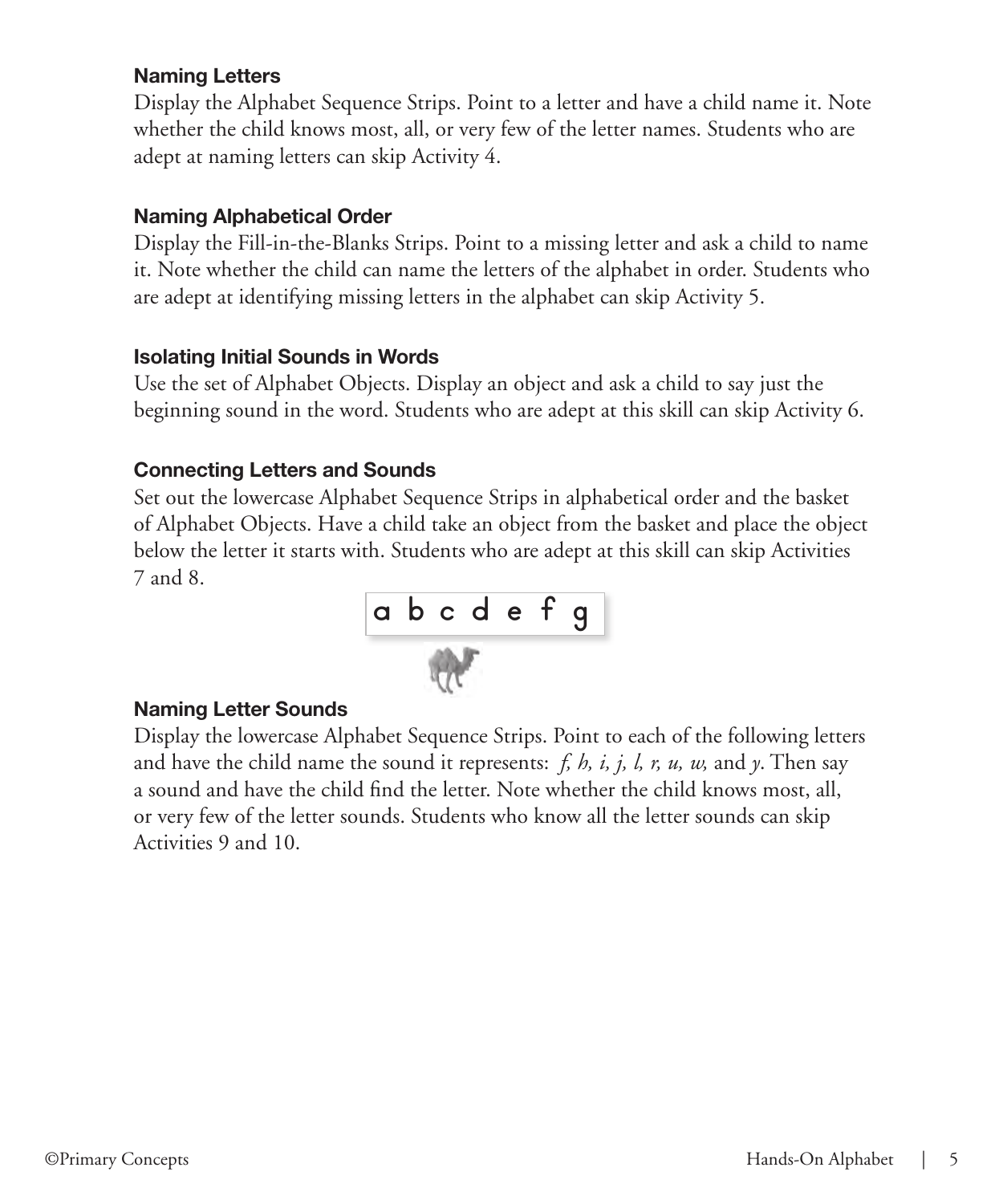# Activity 1: Letter Match

For young children, the alphabet can be a maze of lines, some curved and some straight. The first step in becoming familiar with the alphabet is to examine the shapes and to find shapes that are the same.

 $9.9$ 

*Objective:* to match letter shapes *Materials:* two sets of uppercase and lowercase Letter Cards

#### **Hands-On Lesson**

Set out two sets of uppercase Letter Cards. Have students look for pairs of cards that look the same. Say the name of the letter, and ask the child to repeat it. Students should be able to match the letters even when they are upside down or sideways. If students pair two letters that are similar but not identical, point out the differences in the letters. For example, you might say, "*M* and *N* are almost the same, but the *M* is made up of four lines and the *N* is made up of only three lines." If students are having difficulty with this activity, limit the number of matches children need to make.

Repeat the activity with lowercase Letter Cards.

#### **Practice Game**

Play a game of Concentration with the Letter Cards. Turn one set of either uppercase or lowercase Letter Cards facedown on a table or desk. Letter orientations should be random. In turn, ask players to pick two cards. If the letters match, they keep the cards. The player with the most cards at the end of the game wins.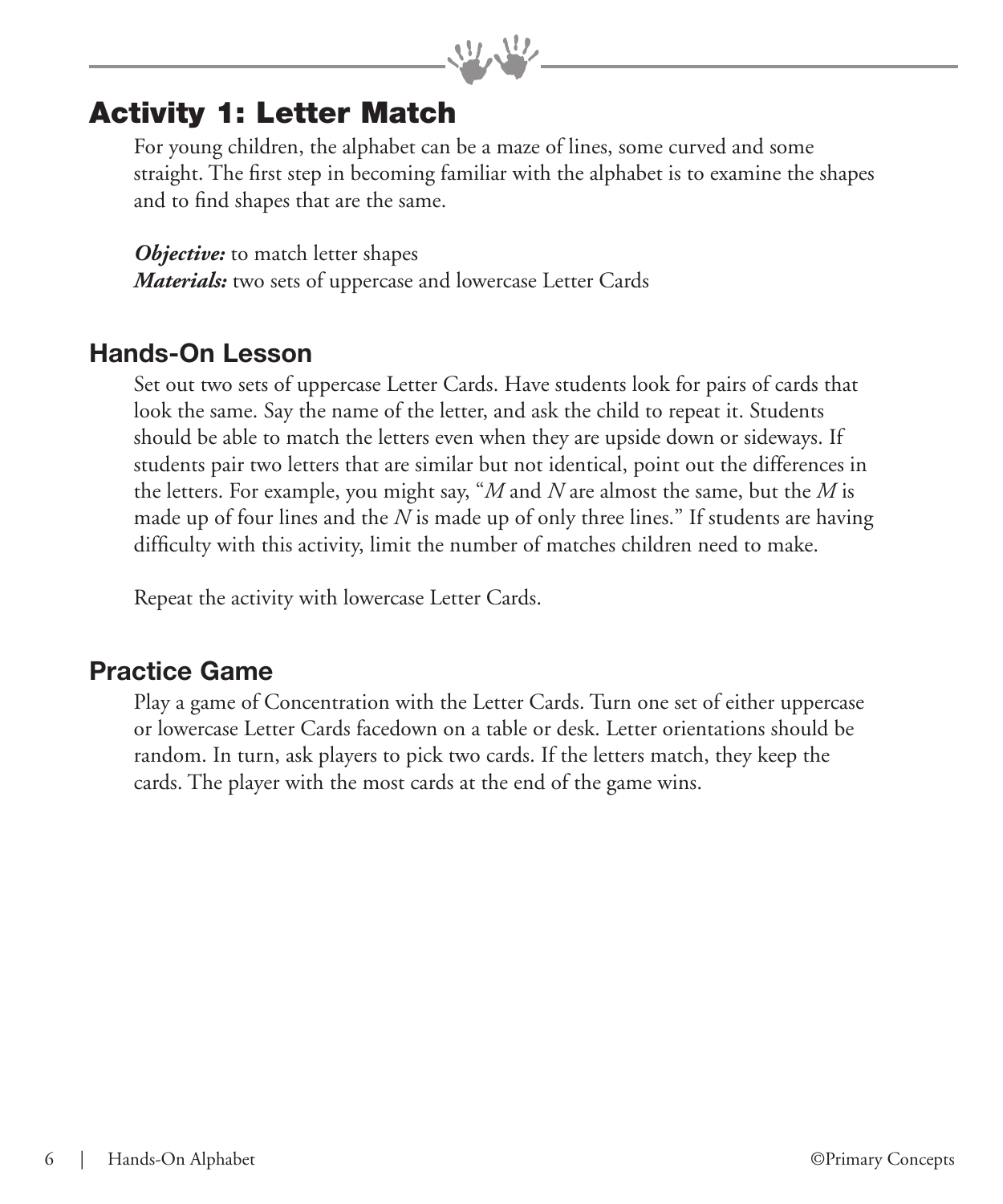## Activity 2: Alphabet Lineup

In this activity, children build the alphabet using their letter matching skills.

*Objective:* to match the letters of the alphabet in order *Materials:* uppercase and lowercase Alphabet Sequence Strips, one set of uppercase and lowercase Letter Cards

99.92

## **Hands-On Lesson**

Put the set of uppercase Alphabet Sequence Strips in order in a long line. Walk the children through the alphabet, saying the letters *A, B, C, D,* and so on or singing the alphabet song as you point to each letter. The traditional alphabet song will help children remember the order of the letters in the alphabet.

Now mix up the uppercase Letter Cards. Have the children pick cards one at a time and place them below the matching letter on the strips. Say the letter name, and have the children repeat it. When all of the letters have been placed, congratulate the children. They have now put the letters in alphabetical order.

On another day, repeat the activity with lowercase Alphabet Sequence Strips and a set of lowercase Letter Cards.

#### **Practice Game**

Each player gets an Alphabet Sequence Strip. Randomly choose a Letter Card, show the card, and say the letter. The player who has that letter on his or her strip takes the card and places it below the strip. Have all the players say the letter name. The winner is the first player to find matches for all the letters on his or her strip.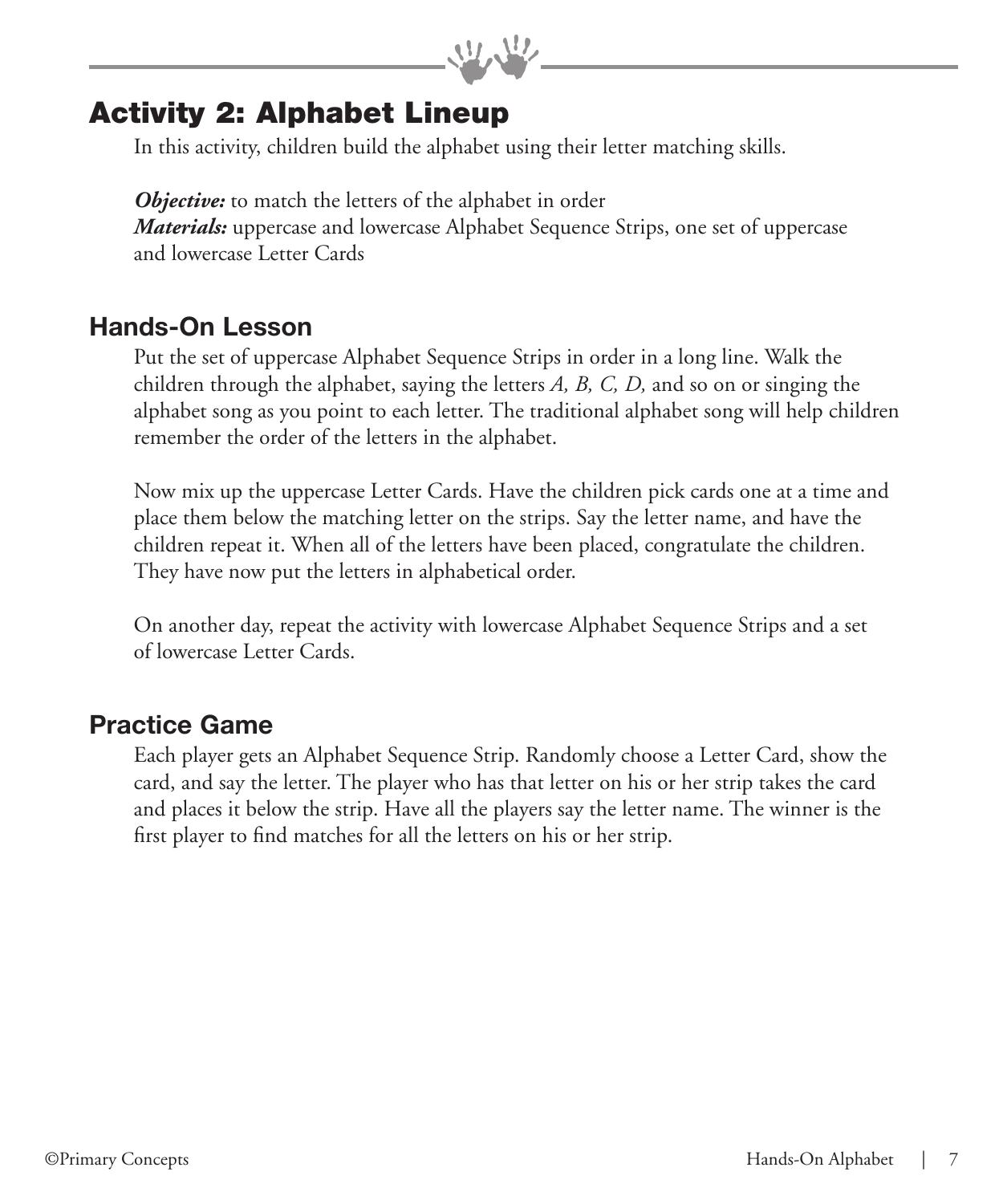# Activity 3: Alphabet Partners

Some uppercase and lowercase letters look almost identical except for size. But others aren't much alike at all!

 $\eta_{\rm{D}}$ 

*Objective:* to match uppercase and lowercase letters *Materials:* uppercase and lowercase Alphabet Sequence Strips and Letter Cards

## **Hands-On Lesson**

Display the uppercase and lowercase Alphabet Sequence Strips side by side so that children can see the matching letters. Talk about how the uppercase and lowercase letters differ. Which pairs of letters are almost the same except for size? Which are completely different?

| similar: Cc Jj Kk Mm Oo Pp Ss   |  |                   |  |  |
|---------------------------------|--|-------------------|--|--|
|                                 |  | Uu Vv Ww Xx Yy Zz |  |  |
| different: Aa Bb Dd Ee Ff Gq Hh |  |                   |  |  |
|                                 |  | Ii Ll Nn Qq Rr Tt |  |  |

Now set out just the uppercase Alphabet Sequence Strips in alphabetical order. Have the children take turns picking a lowercase alphabet Letter Card, placing it below the matching uppercase letter, and naming the letter.

On another day, repeat the activity starting with the lowercase Alphabet Sequence Strips and having the children match the uppercase letters.

#### **Practice Game**

Use both uppercase and lowercase Letter Cards for this game of Concentration. You can use all the cards or limit the game to fewer pairs of cards.

Mix up the cards and arrange them facedown in rows. Have children take turns turning over pairs of cards. The goal is to find pairs of matching uppercase and lowercase letters. If the cards match, the player keeps the cards. The winner is the player who has the most cards at the end of the game.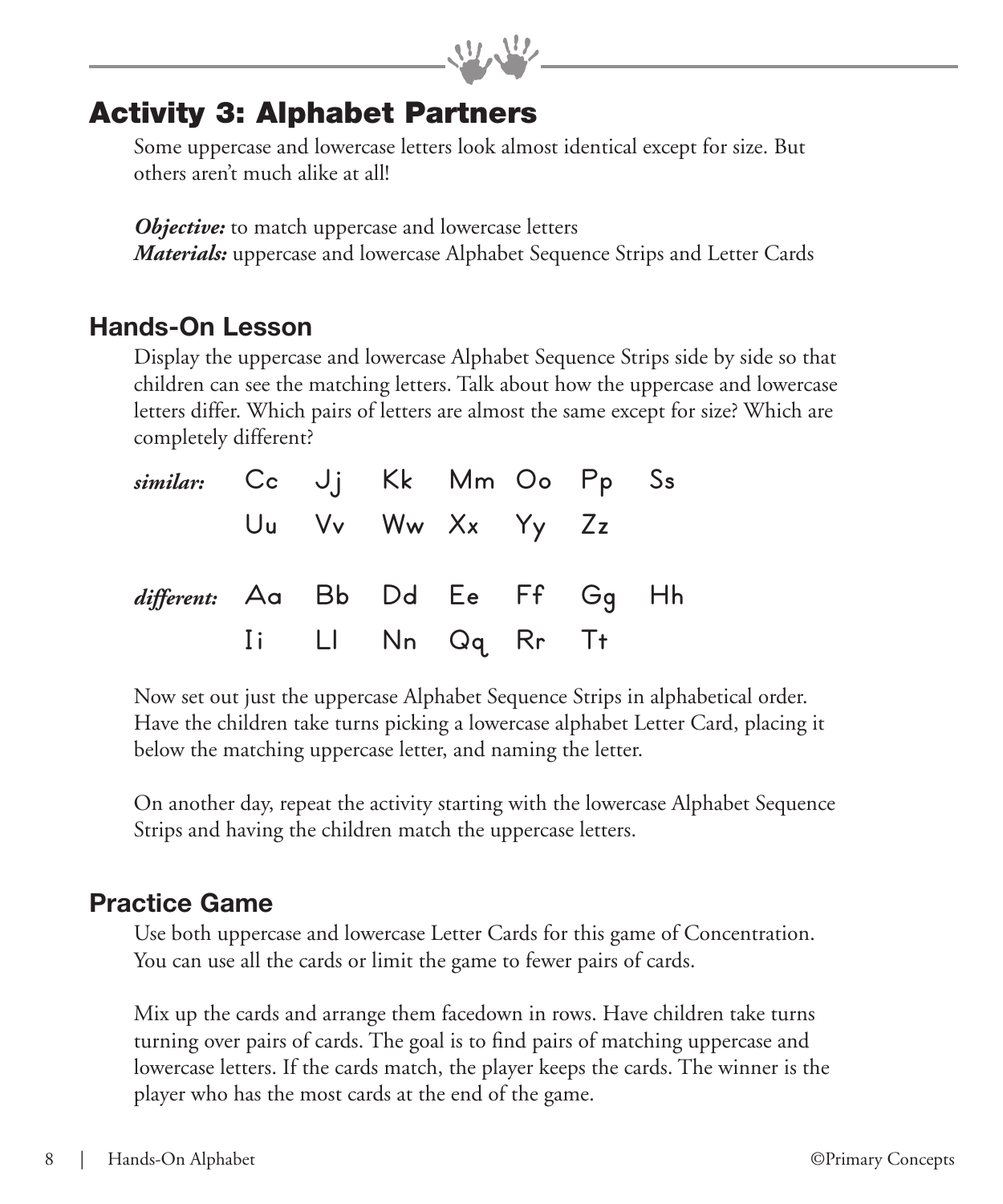## Activity 4: Letter Names

Since many letter names are similar to the sounds the letters represent, automaticity in letter naming is vital to learning letter sounds.

 $9.9$ 

**Objective:** to recognize and name letters of the alphabet *Materials:* uppercase and lowercase Alphabet Sequence Strips, two sets of uppercase and lowercase Letter Cards, tokens or counters, bag

#### **Hands-On Lesson**

Line up the uppercase Alphabet Sequence Strips in alphabetical order. Point to random letters on the strips and ask the children to name the letter. Then name letters one at a time and ask individual children to point to the letter on the strip.

Repeat the activity with the lowercase Alphabet Sequence Strips.

#### **Practice Game**

Turn one set of uppercase and lowercase Letter Cards facedown, and mix them up. Have each child pick seven cards and place them in a row faceup. Put the second set of uppercase and lowercase Letter Cards in a bag. Pick a card from the bag and show it to the children. Children should look for that letter in their row of cards. If they can name the letter, they exchange it for a token and take another card. Continue until you have used up all the cards in the bag.

On another day, play the game again, except this time say the letter name instead of showing the Letter Card. Students now need to find the letter by name only.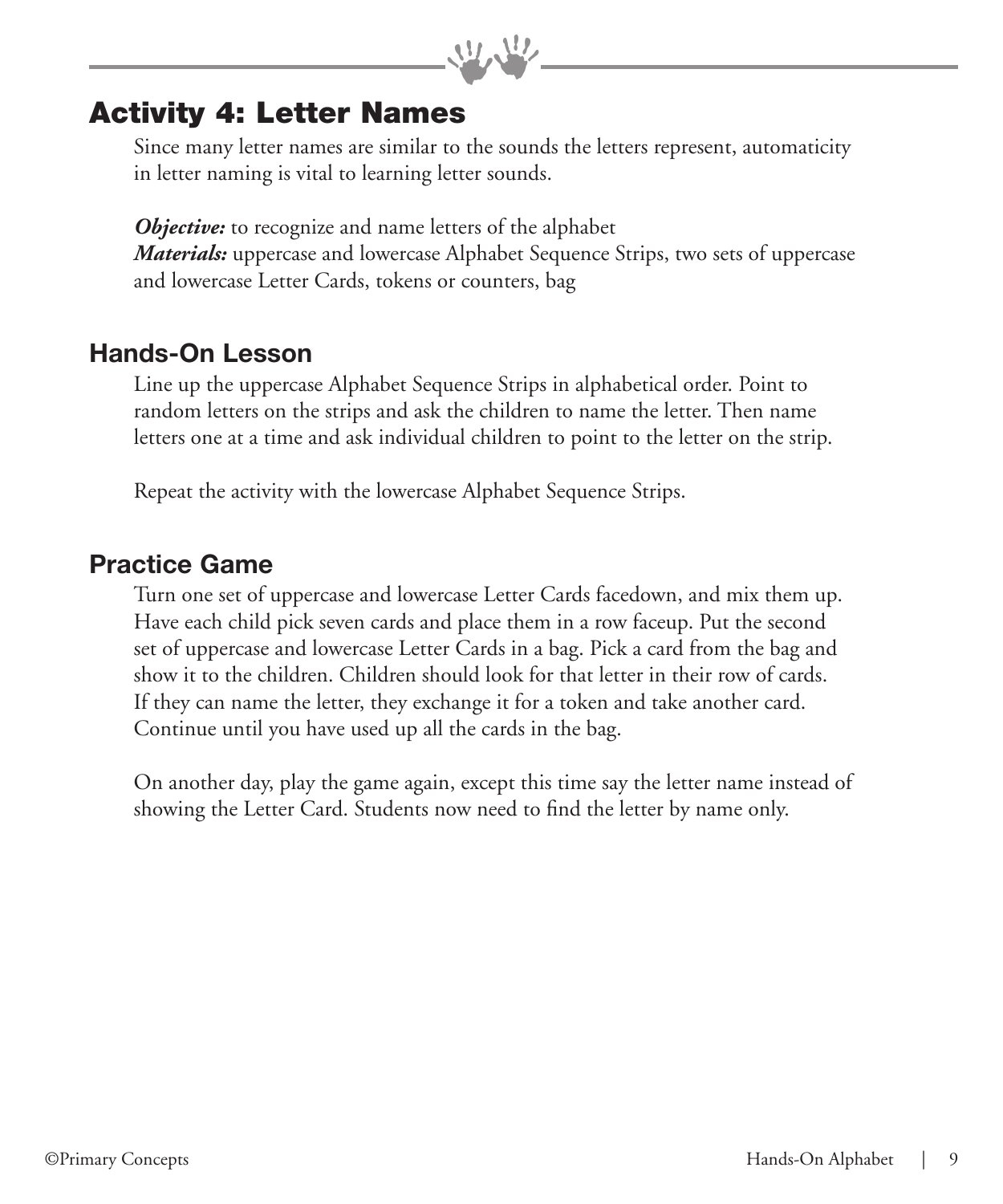## Activity 5: All in a Row

In this activity, children build the alphabet by filling in the blanks.

*Objective:* to put letters in alphabetical order *Materials:* uppercase and lowercase Alphabet Sequence Strips, Fill-in-the Blanks Strips, and Letter Cards

99.99

## **Hands-On Lesson**

Set out the uppercase Fill-in-the-Blanks Strips in one long line from *A* to *Z*. Point out the blank spaces between letters. Tell the children that it is their job to find the letters that go in the spaces. Set out the uppercase Letter Cards and have the children take turns finding a letter to place in the alphabet lineup. If students are having difficulty, place the uppercase Alphabet Sequence Strips above the Fill-inthe-Blanks Strips. As they work, ask children to name the letter they are placing in the blank as well as the letters that come before and after it in the alphabet.

Repeat the activity with the lowercase Fill-in-the Blanks Strips and lowercase Letter Cards.

## **Practice Activity**

Randomly pass out the uppercase Letter Cards to the children. Ask the child who has the *A* card to play the card first. Ask the children to name the next letter in the alphabet and play that card next. Continue this way to the end of the alphabet. Remind the children that they can use the alphabet song to help them figure out what letter comes next. Check their work by lining up the uppercase Alphabet Sequence Strips next to the row of Letter Cards the children have created. Are all the letters in the right places?

Repeat this activity with the lowercase letters on another day.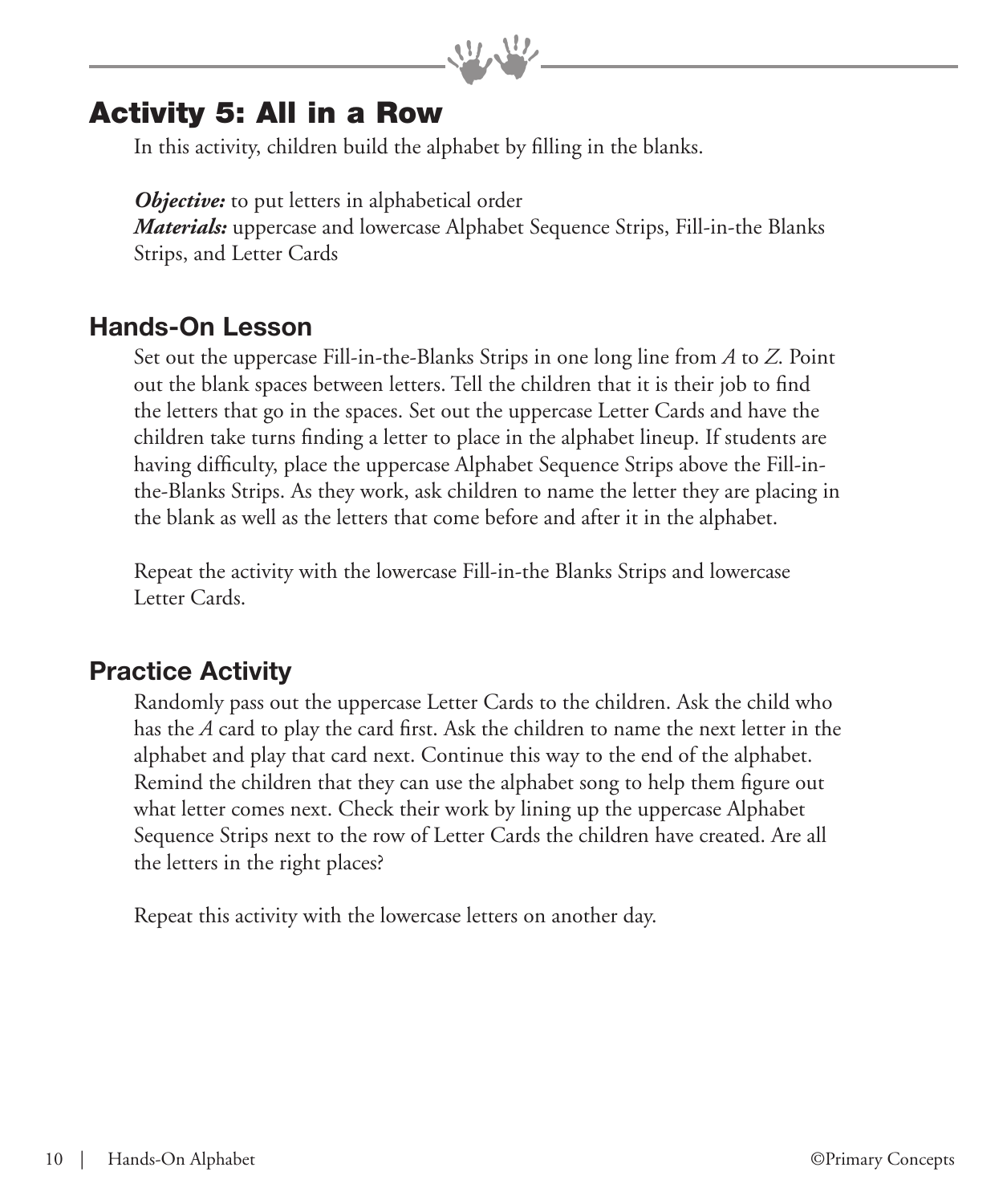# Activity 6: Beginning Sounds

Words are made up of sounds. The beginning sound is the focus of this activity. Being able to isolate that sound is an essential phonemic awareness skill.

 $9.9$ 

*Objective:* to isolate beginning sounds in words *Materials:* Alphabet Objects, basket, Letter Cards (either uppercase or lowercase)

#### **Hands-On Lesson**

Place all the objects in the basket. Then pass the basket around and have children pick out one object, name it, and then say the beginning sound they hear in the word. If students have difficulty identifying the object, help them name it using the Alphabet Objects list. If the vocabulary is new to the children, define the word. Say, for example, "An *elk* is a type of large deer." If the child says a word that differs from what is on the list, let them go ahead and say the beginning sound. But then introduce the word on the list and ask the child to name that beginning sound. For example, you might introduce the word *infant* as another word for *baby*.

#### **Practice Activity**

Have each student take seven objects from the basket. Randomly pick a Letter Card and say the beginning letter sound. Ask the children to look through their sets of objects to see if they have an object that starts with that sound. If they do, they give the object to you and then take a new object. Continue this way as time allows.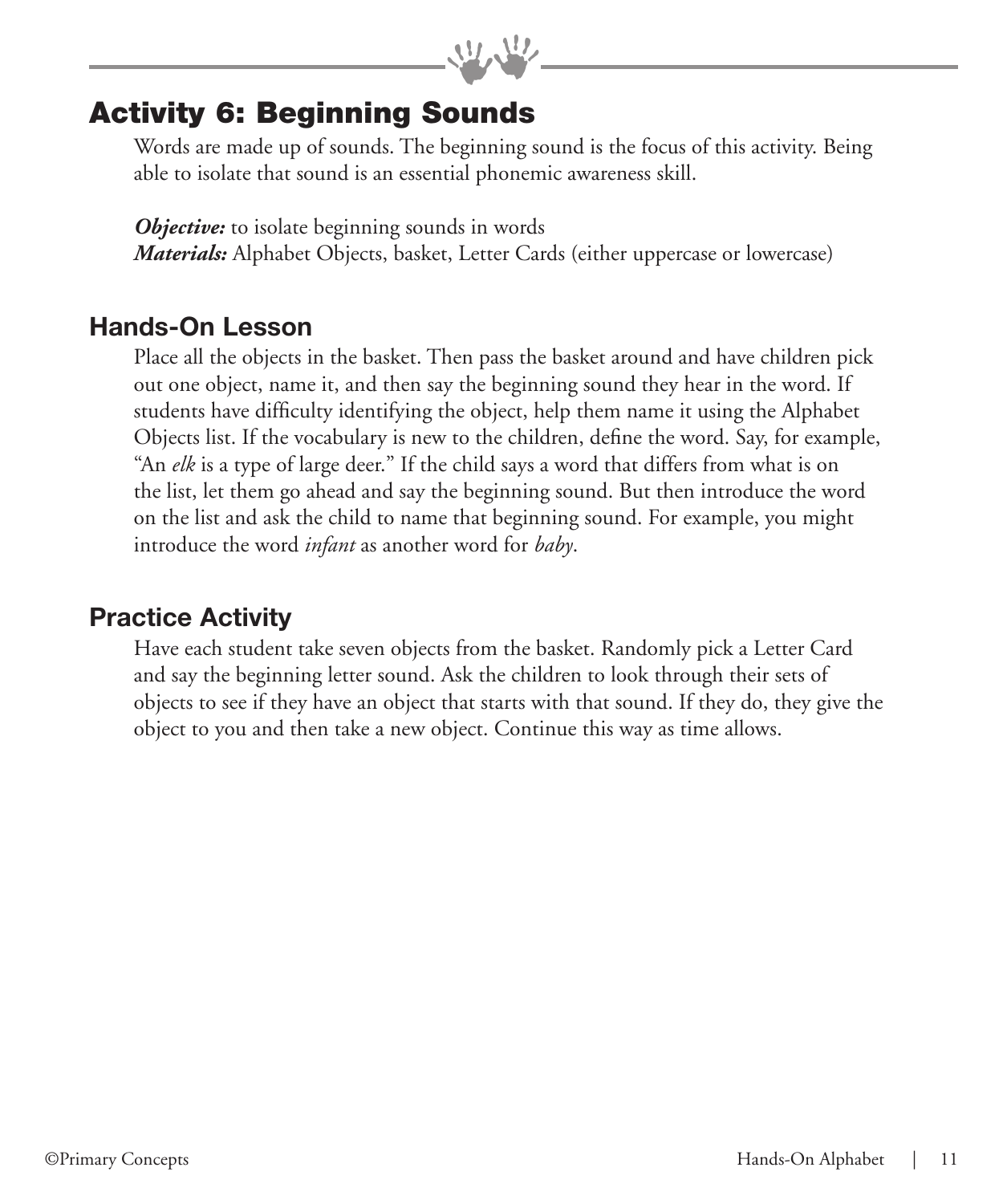# Activity 7: Letters and Sounds

A child who can name the letters of the alphabet will find it easy to learn some of the alphabet sounds. Other alphabet sounds, especially the short vowel sounds, are tricky.

 $\eta_{\rm 2} \eta_{\rm 2}$ 

**Objective:** to connect letters and the sounds they represent *Materials:* Alphabet Objects, uppercase and lowercase Letter Cards

#### **Hands-On Lesson**

Introduce letter sounds one at a time. Start with letter sounds that are easy for children to identify. For example, the letter name *Bb* is similar to the sound /b/ as in *bird*, but the letter name *Hh* sounds very little like the sound /h/ as in *hat*. For *Xx*, show the X-ray.

| Easier: Bb Dd Ff Jj Kk Ll Mm Nn              |  |  |                         |  |  |
|----------------------------------------------|--|--|-------------------------|--|--|
|                                              |  |  | Pp Rr Ss Tt Vv Ww Yy Zz |  |  |
| <i>Harder:</i> Cc Gg Hh Qq Xx Aa Ee Ii Oo Uu |  |  |                         |  |  |

Show the children a pair of matching uppercase and lowercase letters, and ask them to name the letter. Introduce an object that starts with that letter. Say the letter name ("b"), the letter sound (/b/), and the word ("bird"). When you say the sound, try to avoid including any vowel sounds: For the sound /m/, for example, say, "m," not "em."

Do the same with four or five more letters. Then mix up the objects and challenge the children to put the objects back with the letters that represent the beginning sound in the word.

Next, put that set of letters and objects away, and introduce a new set, one at a time. Continue this way until you have introduced all the letters of the alphabet.

#### **Practice Activity**

Set out the 26 objects you used for the activity above. Pass out lowercase Letter Cards to each child. Have the children take turns putting a card next to the object that starts with that letter. The child should say the letter name, the letter sound, and the word. For example, a child might put the letter card *u* next to the umbrella, and say, "The sound of the letter *u* is /u/ as in *umbrella*."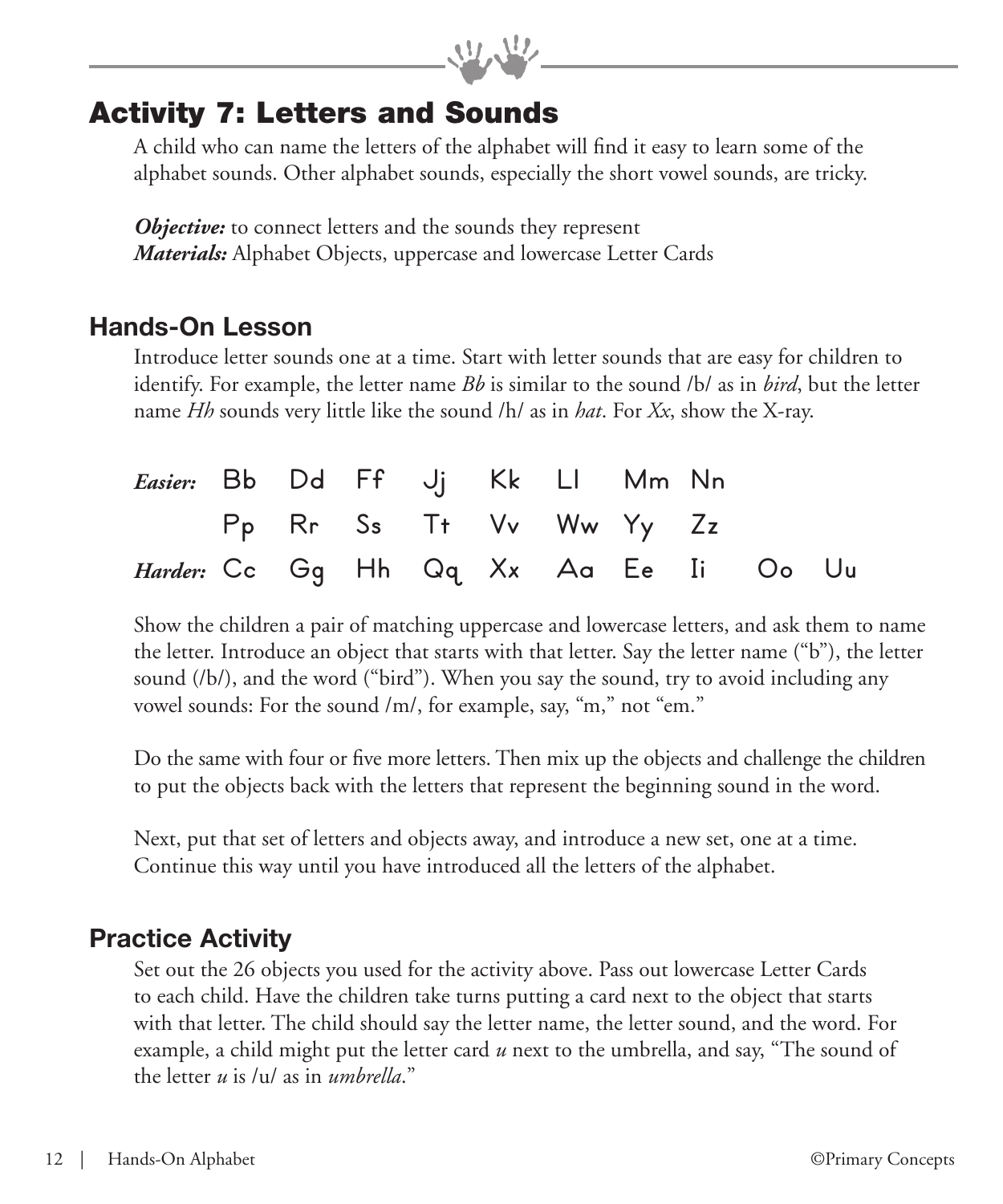# Activity 8: Sorting Sounds

This activity gives children practice discriminating among beginning sounds and connecting the sounds to the letters that represent them.

 $9.9$ 

*Objective:* to sort objects by their beginning sounds *Materials:* Alphabet Objects, Sorting Cups

## **Hands-On Activity**

Divide the Sorting Cups among the children. Set out the basket of Alphabet Objects. Invite the children to sort the objects into the Sorting Cups by the beginning letter sounds. (Note: You may wish to eliminate *Xx* from this activity, since so few words begin with *x*. In addition, do not put out both the *Cc* and *Kk* Sorting Cups at the same time because the same sound is represented by both of these letters.) If children have difficulty, the problem may be one of articulation or sound discrimination. Have the child listen as you say the word and then ask them to say the word, correctly enunciating the sound.

When the children are finished sorting, ask them to name the letter for each cup and say the words represented by the objects in the cups.

Repeat this activity many times so that children have experience with all the letters of the alphabet.

*Note:* You might want to keep the objects sorted in cups for use in Activity 9.

#### **Practice Activity**

Give children extra practice with the trickiest sound discriminations, using each of the following sets of Sorting Cups. Give children just the objects that go with each set.

| Set 1: b d p        |   |     |   |  |
|---------------------|---|-----|---|--|
| Set 2: $m$          |   | n n |   |  |
| Set 3: $\mathbf{s}$ |   | z   |   |  |
| Set 4:              | a | e   | O |  |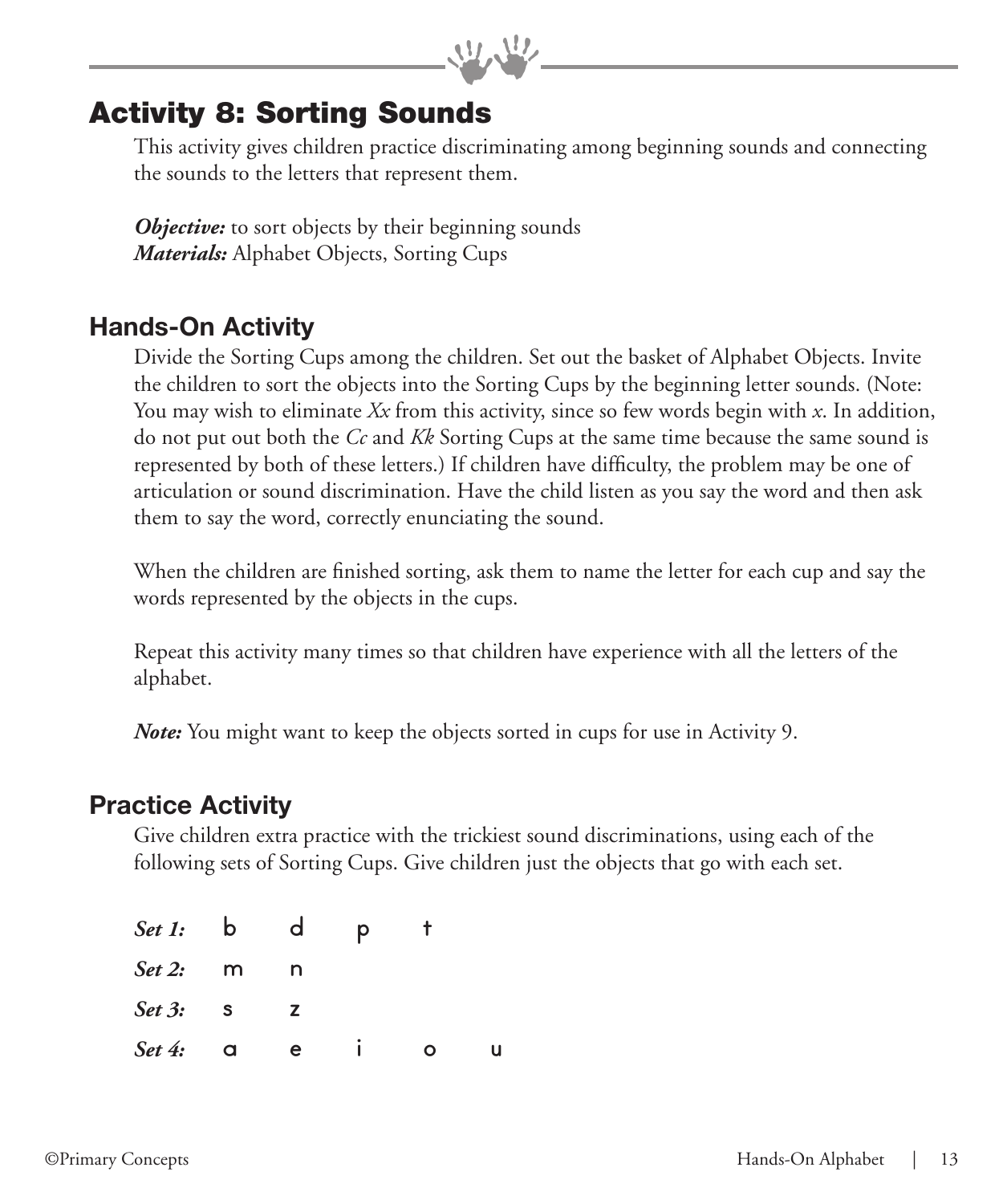## Activity 9: In Other Words

Many words begin with the same sounds. What words can we think of that start with *A?* How about *B?*

 $9.9$ 

**Objective:** to name words that begin with selected letters *Materials:* Sorting Cups filled with Alphabet Objects sorted by beginning sounds, uppercase Letter Cards

## **Hands-On Activity**

Set out the Sorting Cups filled with objects from Activity 8. Choosing one cup at a time, name the letter and the objects in the cup, and then go around the group, having each child name something different that starts with the same sound. For *Mm* for example, the children may think of words such as *marker*, *meat*, or *music*. Allow proper nouns (e.g., *Monday*, *Megan*, or *Mississippi*) as well.

## **Practice Activity**

Play a game in which children pick a Letter Card. Say the following and have the child fill in the blanks with words that begin with that letter sound.

> My name is \_\_\_\_\_\_\_\_\_\_. I live in Fig.  $\qquad \qquad$ .

And I like to eat  $\qquad \qquad \ldots$ 

For the letter *A*, for example, the child might say, "My name is Alice. I live in Alabama. And I like to eat apples."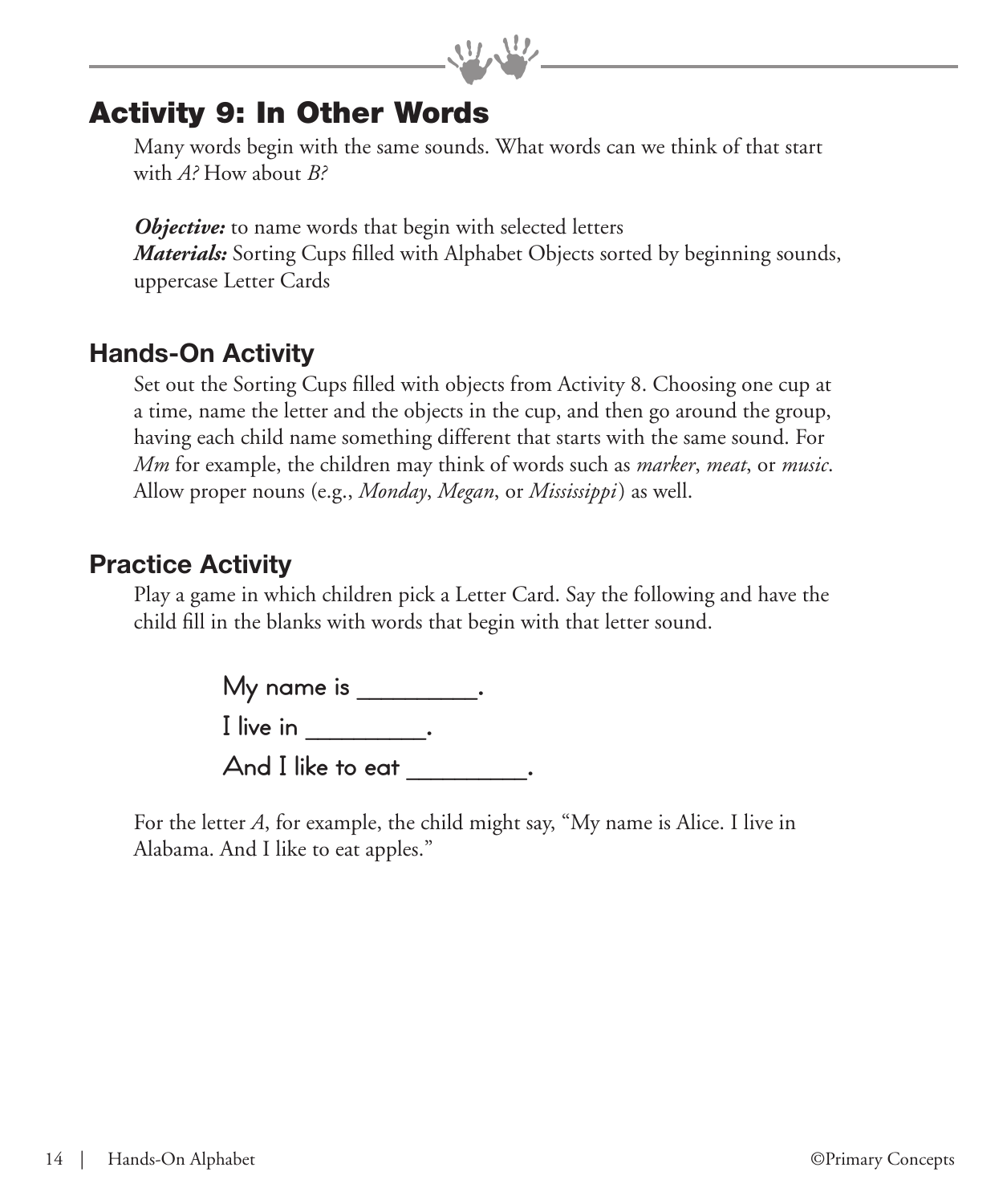# Activity 10: See It and Say It

In this activity, children practice saying the sounds represented by letters of the alphabet.

 $9.9$ 

*Objective:* to recognize and name letter sounds *Materials:* lowercase Alphabet Sequence Strips, two sets of lowercase Letter Cards, tokens or counters, bag

## **Hands-On Activity**

Line up the lowercase Alphabet Sequence Strips in alphabetical order. Point to random letters on the strips and ask the children to name the sound represented by the letter. If they have difficulty, remind them of an object that starts with that letter.

On another day, set up the same activity, but this time say random letter sounds and ask the children to point to the letter on the strip that represents that sound.

#### **Practice Game**

Turn a set of lowercase Letter Cards facedown, and mix them up. Have each child pick seven cards and place them in a row faceup. Put the second set of lowercase Letter Cards in a bag. Pick a card from the bag and show it to the children. Children should look for that letter in their row of cards. If they can name the letter sound, they exchange it for a token and take another card. Continue until you have used up all the cards in the bag.

On another day, play the game again, except this time say the letter sound instead of showing the Letter Card. Students now need to find the letter by sound only.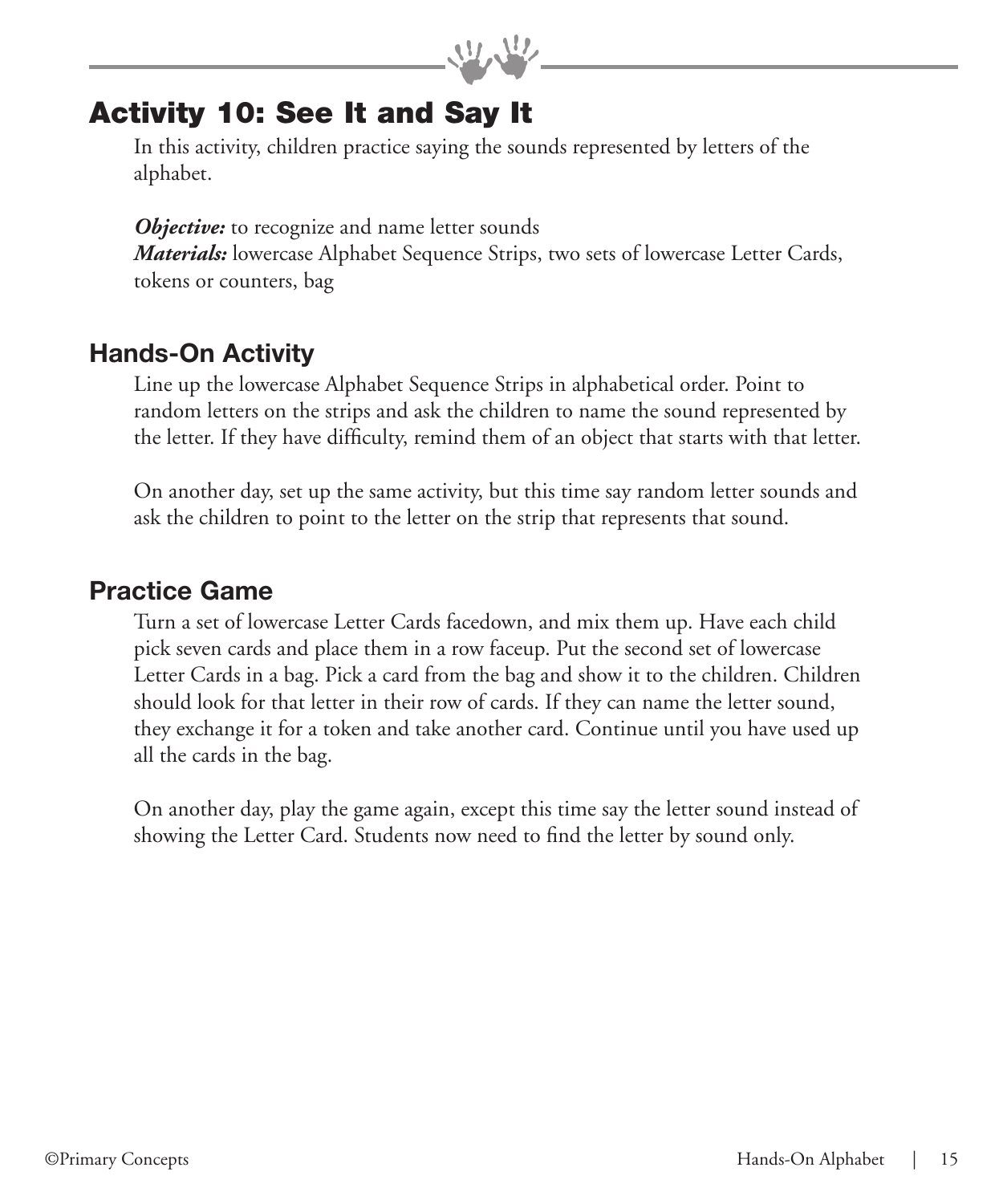## Performance Assessment

Test individual students on the basic goals of the Hands-On Alphabet Kit: to name beginning letters in words and to name the sounds that letters of the alphabet represent.

 $\mathcal{P}(\mathcal{P})$ 

#### **Assessing Progress**

1. Say each of the following words one at a time, articulating the initial sound carefully. Then use the word in a sentence. Ask the child to name the beginning letter in the word. For *back*, for example, the child would say that it begins with the letter *b*.

| <b>back</b> | save | wet   | feet | gold |
|-------------|------|-------|------|------|
| toad        | yell | night | run  | help |

2. Point to each of the following letters one at a time. Have the child name the letter and tell the sound it represents. For the first letter, for example, the child would say the letter name *L* and the sound /l/.

| $\mathsf{L}$ v            | m D | $\overline{a}$ |
|---------------------------|-----|----------------|
| $\mathsf{P}$<br>$\bigcup$ |     |                |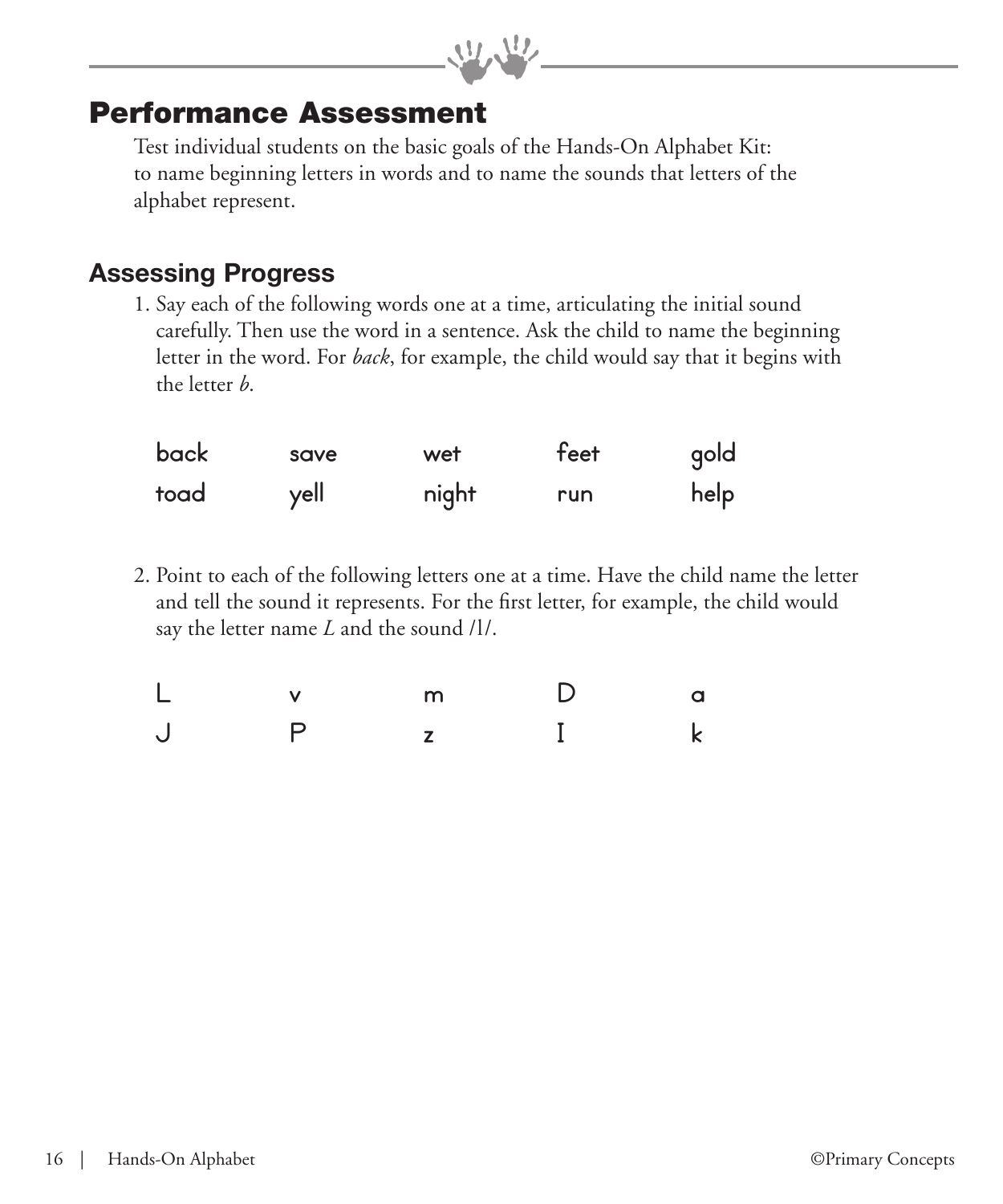

Help young children recognize the letters of the alphabet, connect uppercase and lowercase letters, and isolate initial sounds in words. Irresistible Alphabet Objects invite them to practice initial sound sorting and letter/ sound correspondence over and over again.

To see our complete line of literacy resources, visit us online at **www.primaryconcepts.com.**

**Primary Concepts®**

P. O. Box 10043 Berkeley, CA 94709 www.primaryconcepts.com

Cat. No. 221020